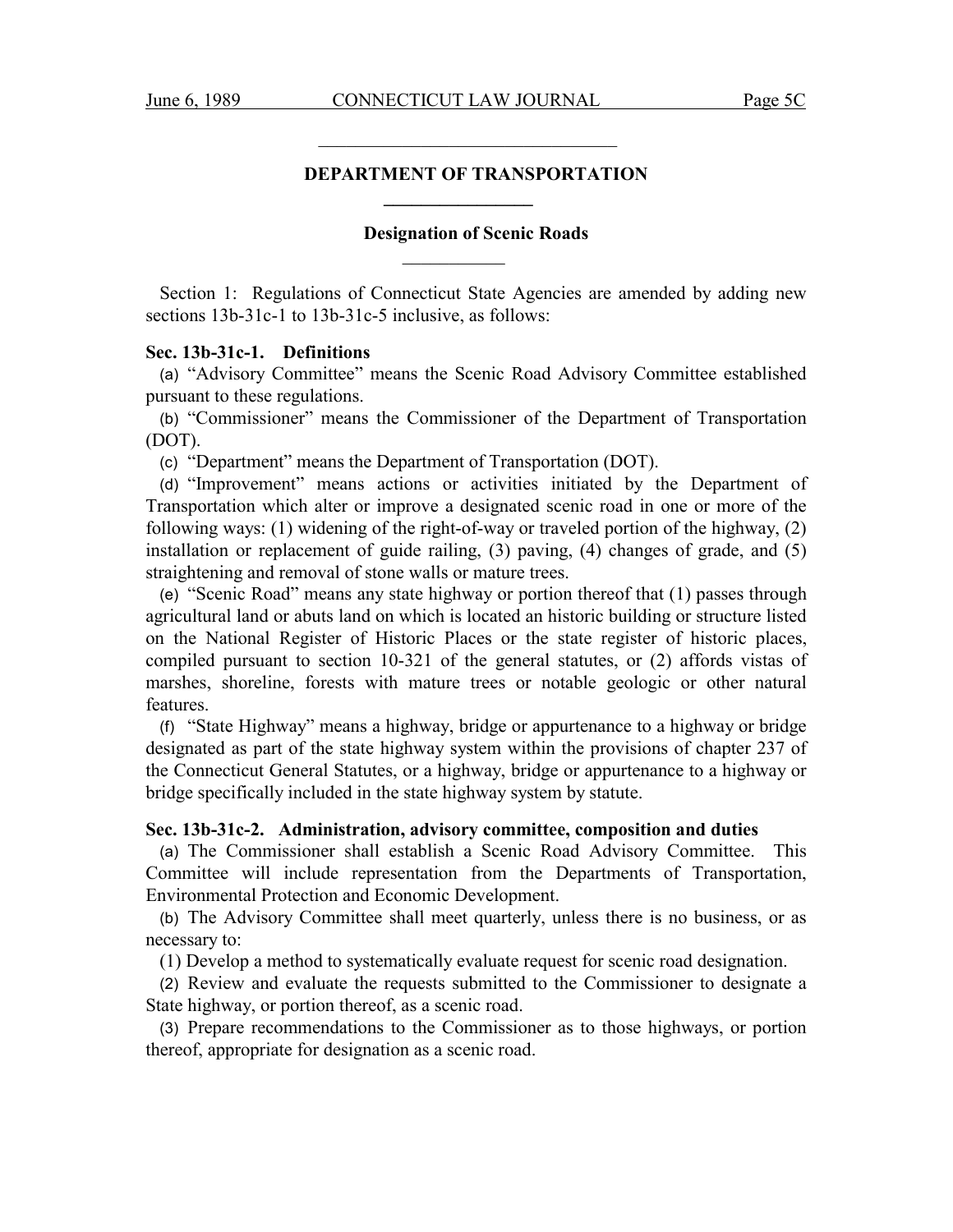(4) Review Department proposals to evaluate whether the proposed improvement will have an effect upon or alter the characteristics that qualified the highway as scenic.

(5) Recommend alternate courses of action which could avoid, mitigate or minimize adverse effects of the improvement on the scenic road, without compromising the safety of the traveling public.

(6) When conditions of development, zone change or other local action occur they may review the designated scenic road and recommend to the Commissioner any changes in designation.

### **Section 13b-31c-3. Request to designate a highway as scenic**

(a) Requests to designate a state highway as a scenic road may be made to the Commissioner by any agency, municipality, group or individual.

(1) Requests for consideration must include a report providing pertinent information on the proposed designated highway. This report shall be prepared by the requesting agency, municipality, group or individual and submitted to the Commissioner. The report shall include the following:

(A) Highway segments or areas to be included.

(B) Description of natural and cultural resources and features of scenic interest.

(C) Existing land use.

(D) Photographs of outstanding and representative scenery.

(E) Properties listed on the National Register of Historic Places and/or state register of historic places.

(b) The Advisory Committee shall make a systematic evaluation of the extent and quality of historic or scenic, natural and cultural resources for the proposed designated scenic road.

(c) The Advisory Committee may review any reports, letters, articles, etc. or any other document which it deems necessary to assist in its recommendation. It may also request additional information from the applicant to clarify any information provided in the report.

(d) Within 90 days of its meeting, the Advisory Committee shall, based on the review of the submitted information report and systematic evaluation of the resources, forward recommendations to the Commissioner for approval or denial of designation. This recommendation will include the identification of the specific features or characteristics which would qualify it as scenic or the reasons why a scenic designation is not considered appropriate.

(e) Within 45 days after reviewing the Advisory Committee's recommendation, the Commissioner will approve or deny the request for scenic road designation.

(f) Within 15 days of the Commissioner's determination, the requesting agency, municipality, group or individual shall be informed in writing of the decision and the basis for it.

### **Sec. 13b-31c-4. Reconsideration of requests to designate a highway**

(a) State highways which do not receive a recommendation for designation or are recommended for deletion will receive no further consideration until additional information is presented to the Commissioner. This additional data is limited to the specific item or items which resulted in the denial or deletion of scenic designation. Within 60 days of its meeting to reconsider, the Advisory Committee shall forward its recommendation to the Commissioner for a final decision.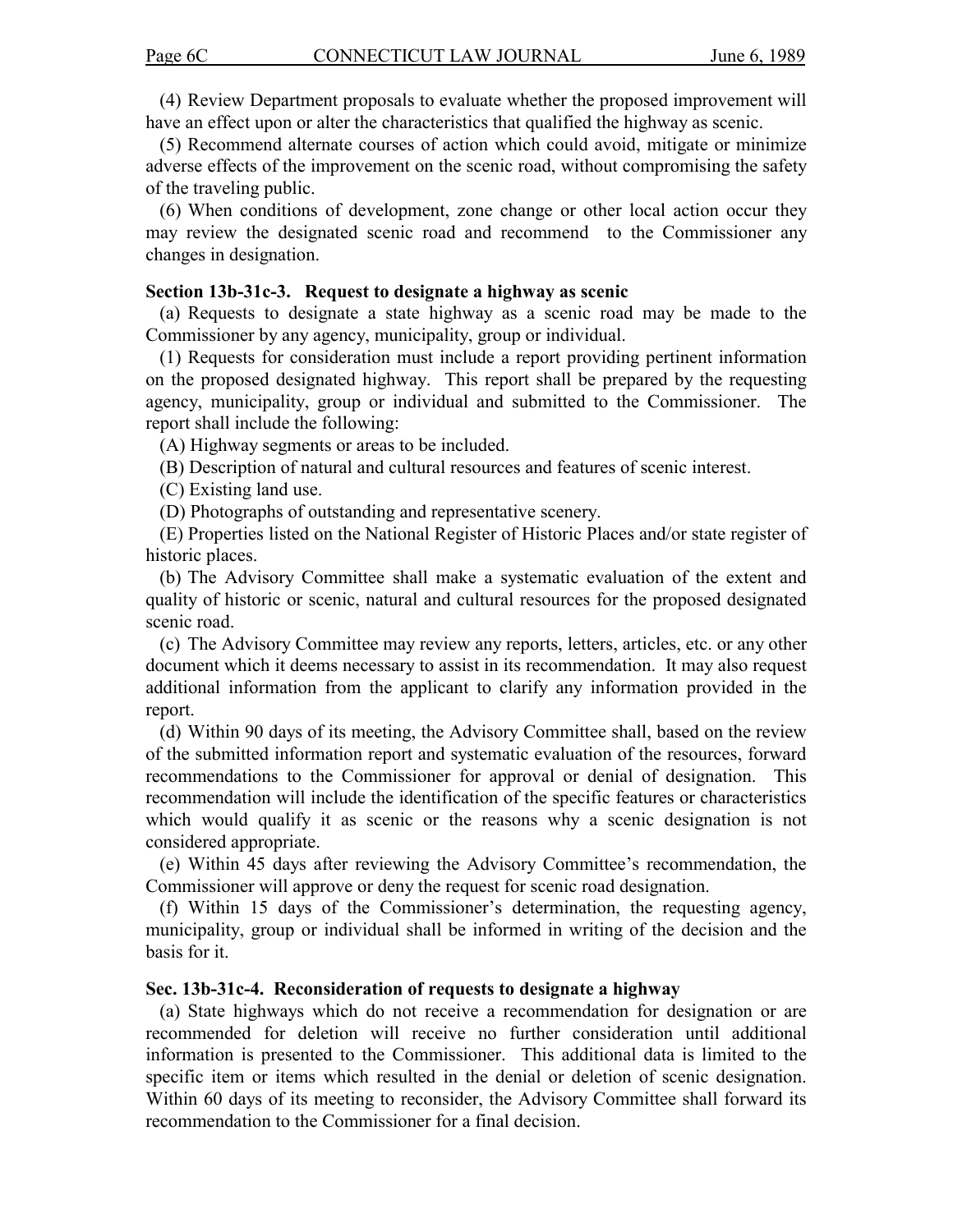(b) Within 45 days after receiving the Advisory Committee's recommendation, the Commissioner shall render a final decision on the requested designation.

(c) Within 15 days of the Commissioner's final determination, the requesting agency, municipality, group or individual shall be informed in writing of the final decision and the basis for it.

## **Sec. 13b-31c-5. Qualifications for a scenic road**

(a) In order to qualify for scenic road designation, the state highway under consideration must have significant natural or cultural features along its borders such as agricultural land, an historic building or structure which is listed on the National Register of Historic Places or the state register of historic places or affords vistas of marches, shoreline, forests with mature trees or notable geologic or other natural features which singly or in combination set this highway apart from other highways as being distinct.

(b) The proposed scenic road shall have a minimum length of 1 mile.

(c) The proposed scenic road shall have development which is compatible with its surroundings and must not detract from the scenic, natural character and visual quality of the highway area.

Section 2: The Regulations of Connecticut State Agencies are amended by adding new sections 13b-31e-1 to 13b-31e-4 inclusive, as follows:

## **Section 13b-31e-1. Determination of effect upon designated scenic roads**

(a) **Determination of effect**: Improvements proposed to scenic roads shall be reviewed by the Advisory Committee to evaluate whether the improvements will have a significant effect upon or alter the specific features or characteristics that qualified it to be designated as scenic.

(1) No adverse effect: If the Advisory Committee finds that the proposed improvement will not significantly affect these features or characteristics, the undertaking may proceed as proposed.

(2) Adverse effect: If the Advisory Committee finds that the proposed improvement will have a significant adverse impact on the features or characteristics of the scenic road, it shall:

(A) Notify the Commissioner of their finding.

(B) Return the project to the designer with recommended alternate courses of action that could avoid, mitigate or minimize adverse effects of undertaking on the scenic road. These recommendations could include, but are not limited to, consideration of a waiver of Department or Federal standards, the use of tinted pavements, stone wall replacements and tree or shrub replacements.

(C) If alternatives or waivers are not considered to be feasible by the designer, the Advisory Committee shall make recommendations to the Commissioner as to whether the project should be constructed as proposed.

(D) In all cases, the Commissioner shall make the final determination as to whether to approve or deny the proposed improvements or alternations.

# **Sec. 13b-31e-2. Public notification of proposed improvements or alterations to a designated scenic road**

(a) For those highway construction or maintenance activities that a majority of the Advisory Committee determines to constitute an "improvement" to a designated scenic road within the meaning of Section 1(d) of this regulation, the Department shall publish, in a newspaper of general circulation in the area of the proposed improvements, a notice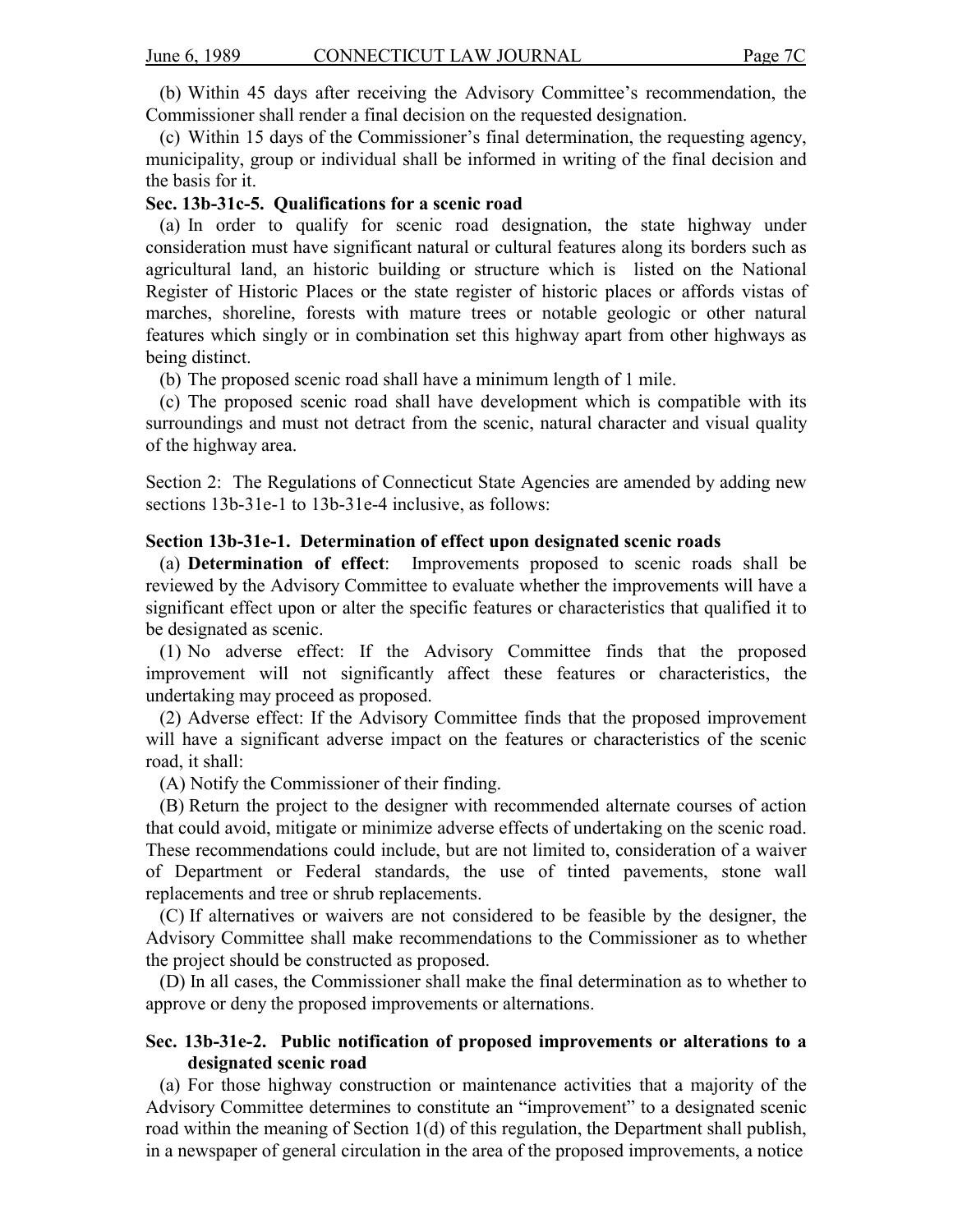describing the alteration or improvement. There shall be a thirty (30) day comment period following this notice during which interested persons may submit written comments.

(b) The Advisory Committee shall review and evaluate all written comments. A report of findings will be prepared outlining the resolution of the various comments and forward to the Commissioner.

(c) In all cases, the Commissioner shall make the final determination as to whether to approve or deny the proposed improvements or alterations.

# **Sec. 13b-31e-3. Special improvement and maintenance standards for scenic roads**

(a) At the time a highway is officially designated as scenic, the characteristics responsible for this designation shall be clearly identified and recorded. Any alteration to a scenic road shall maintain these characteristics, if practical.

(b) Improvements to scenic roads shall be developed in conformity with current Department design and/or maintenance standards for the type road unless it is determined that using such standards will have a significant adverse impact upon the roadway's scenic characteristics. In which case, exemption from Department or Federal standards may be considered to preserve the roadway's scenic qualities.

(c) In designing improvements to and/or preparing for maintenance on a designated scenic road, special consideration should be given to the following:

(1) **Widening of the Right of Way**: The Department may not purchase additional property along a designated scenic road unless the Commissioner has first determined that property acquisition is necessary. The area purchased should be kept to a minimum with the need and use outlined in a detailed report to the Commissioner.

(2) **Widening of the Traveled Portion**: Wherever possible and as safety allows, roadway widening should be kept to a minimum width and accomplished within the existing highway right-of-way. The Department may not widen or issue a permit to allow others to widen any portion of a designated scenic road unless the Commissioner has first determined, after review and approval of a traffic engineering report, that such an improvement is necessary to improve an existing or potential traffic problem.

(3) **Guide Rails (Guardrails):** Guide rails should be replaced in-kind in accordance with current Department standards unless the Commissioner determines after review and approval of a traffic engineering report, that a safety problem exists and another type of guard rail system is necessary for more positive protection.

(4) **Paving**: Paving is to be accomplished in accordance with current Department standards. The pavement type, drainage appurtenances and curbing installation will be accomplished as required with consideration given to the characteristics of the scenic road. The width of paving should not extend more than 12 inches beyond the existing shoulder.

(5) **Changes of Grade:** Wherever possible, proposed changes in grade should be designed to a minimum to restrict the impact on the scenic features. Changes of grade must be approved by the Commissioner after review and approval of a traffic engineering report where it has been determined that such an improvement is necessary to improve an existing or potential traffic problem.